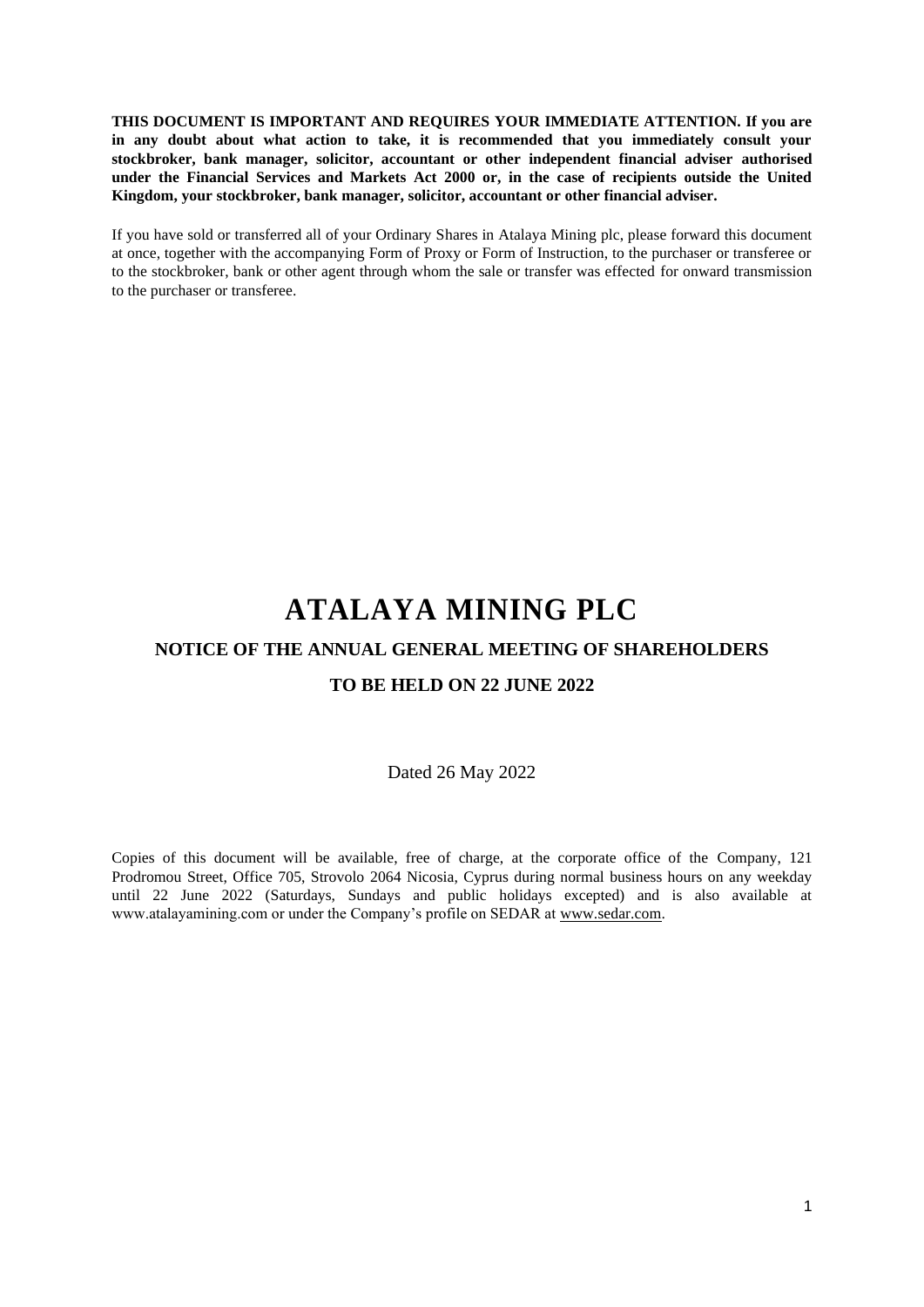# **Expected Timetable**

| Circular posted to Shareholders                               | $26$ May                      |
|---------------------------------------------------------------|-------------------------------|
| Latest time and date for receipt of CREST Voting Instructions | $11:00$ a.m. (BST) on 17 June |
| Latest time and date for receipt of Forms of Instruction      | $11:00$ a.m. (BST) on 17 June |
| Latest time and date for receipt of Voting Instruction Forms  | $11:00$ a.m. (BST) on 16 June |
| Latest time and date for receipt of Forms of Proxy            | $11:00$ a.m. (BST) on 20 June |
| Annual General Meeting                                        | $11:00$ a.m. (BST) on 22 June |

#### **Notes:**

<sup>(1)</sup>In this Circular, unless otherwise noted, all references to times are to British Summer Time, references to "£"and "p" are to British pounds and pence sterling respectively, references to "\$" are to Canadian dollars, references to "US\$" are to United States dollars and references to "€" refer to Euros.

(2) Unless otherwise stated, the information contained in this Circular is as of 25 May 2022, being the latest applicable date prior to publication of the Circular.

# **Designated Foreign Issuer Status**

The Company has determined that as at the beginning of the financial year 1 January 2022, it is a "designated foreign issuer" as defined in National Instrument 71-102 – Continuous Disclosure and Other Exemptions Relating to Foreign Issuers ("**NI 71-102**") and subject to the foreign regulatory requirements of AIM, a market operated by the London Stock Exchange. Accordingly, the Company is able to rely on certain exemptions from the continuous disclosure obligations imposed under Canadian securities legislation as permitted under NI 71- 102.

*2022*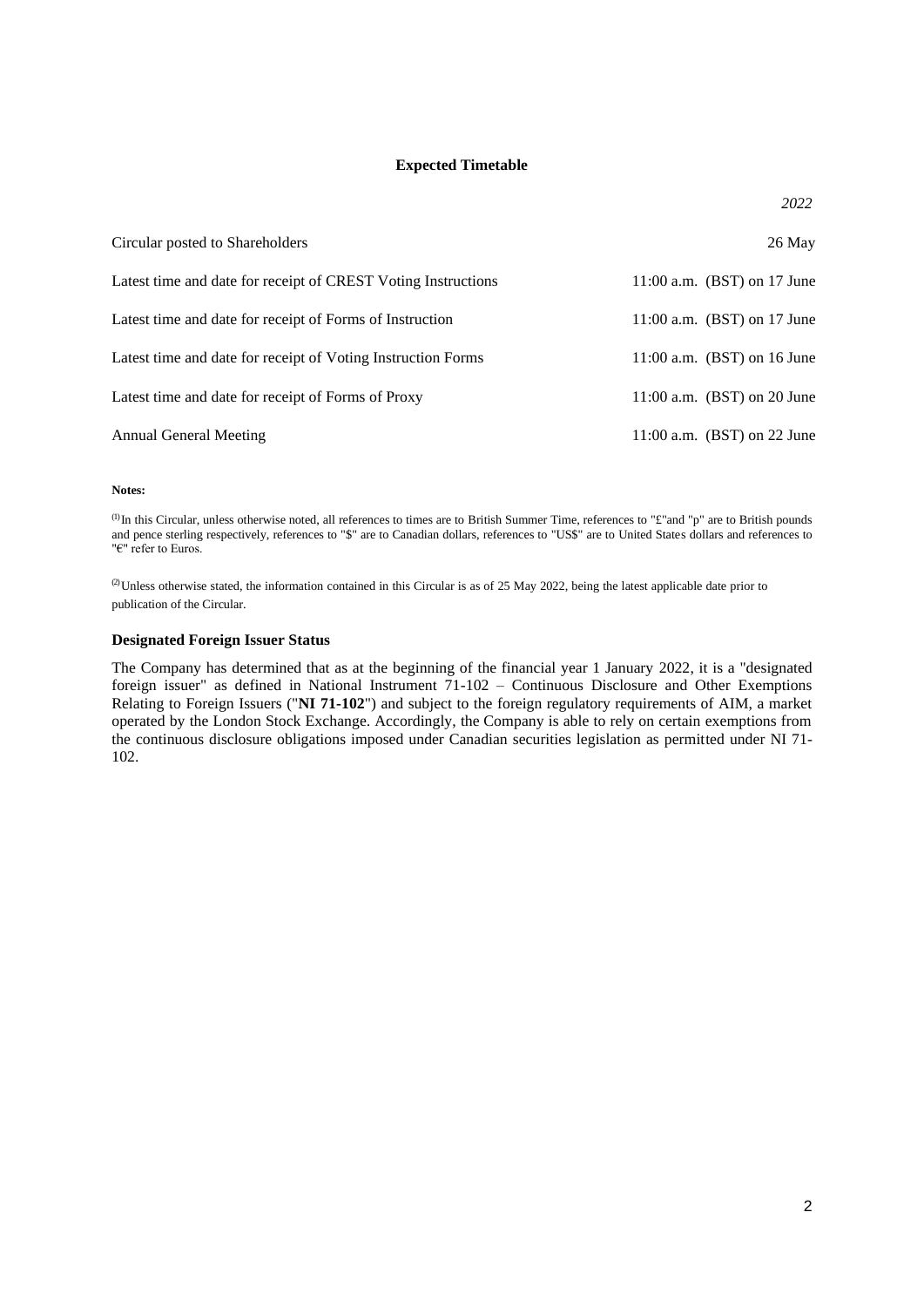# **Definitions**

The following definitions apply throughout this Circular, unless the context otherwise requires:

| "AGM" or "Meeting"         | the Annual General Meeting of the Company to be convened for 11.00 a.m.<br>(BST) on 22 June 2022, notice of which is set out at the end of this Circular                                                                                                                      |
|----------------------------|-------------------------------------------------------------------------------------------------------------------------------------------------------------------------------------------------------------------------------------------------------------------------------|
| "AIM"                      | AIM, a market operated by London Stock Exchange                                                                                                                                                                                                                               |
| "Articles"                 | the Company's articles of association                                                                                                                                                                                                                                         |
| "Awards"                   | awards including, without limitation, options over shares, conditional rights<br>to acquire shares and the issue of shares which are forfeitable in accordance<br>with the Long Term Incentive Plan                                                                           |
| "Board"                    | the board of directors of the Company                                                                                                                                                                                                                                         |
| "BST"                      | <b>British Summer Time</b>                                                                                                                                                                                                                                                    |
| "Circular"                 | means this circular dated 26 May 2022 to be sent to Shareholders in<br>connection with the Meeting                                                                                                                                                                            |
| "Companies Law"            | the Cyprus Companies Law, Cap. 113 including any modification or re-<br>enactment thereof for the time being in force                                                                                                                                                         |
| "Company" or "Atalaya"     | Atalaya Mining plc, a company registered in Cyprus under registration<br>number 152217 and having its registered office at 1 Lampousas Street, 1095<br>Nicosia, Cyprus                                                                                                        |
| "CREST"                    | the computerised settlement system operated by Euroclear which facilitates<br>the transfer of title to shares in uncertificated form                                                                                                                                          |
| "CREST Manual"             | the document of that name issued by Euroclear                                                                                                                                                                                                                                 |
| "CREST Voting Instruction" | a message by or on behalf of Depositary Interest holders in connection with<br>the AGM transmitted through CREST properly authenticated in accordance<br>with Euroclear's specifications and containing the information required for<br>such instructions in the CREST Manual |
| "Depositary Interests"     | depositary interests representing Ordinary Shares                                                                                                                                                                                                                             |
| "Directors"                | the directors of the Company, whose names are set out on page 5 of this<br>Circular                                                                                                                                                                                           |
| "Euroclear"                | Euroclear UK & International Limited, the operator of CREST                                                                                                                                                                                                                   |
| "Form of Instruction"      | the form of instruction for use by Depository Interest holders in connection<br>with the AGM                                                                                                                                                                                  |
| "Form of Proxy"            | the form of proxy enclosed with this Circular for use by holders of Ordinary<br>Shares in connection with the AGM                                                                                                                                                             |
| "Group"                    | the Company and its subsidiaries                                                                                                                                                                                                                                              |
| "London Stock Exchange"    | London Stock Exchange plc                                                                                                                                                                                                                                                     |
| "Long Term Incentive Plan" | the Atalaya Mining plc Long Term Incentive Plan 2020                                                                                                                                                                                                                          |
| "Market Price"             | means on AIM the average of the mid-market closing prices and on the TSX<br>the volume weighted average trading price of an Ordinary Share                                                                                                                                    |
| "Notice of Meeting"        | the notice convening the Meeting which is set out at the end of this Circular                                                                                                                                                                                                 |
| "Ordinary Shares"          | ordinary shares of 7.5 pence each in the Company                                                                                                                                                                                                                              |
| "Resolutions"              | the resolutions to be proposed at the AGM which are set out in the Notice of<br>Meeting                                                                                                                                                                                       |
| "Shareholders"             | holders of Ordinary Shares and, where the context requires, Depository<br>Interests                                                                                                                                                                                           |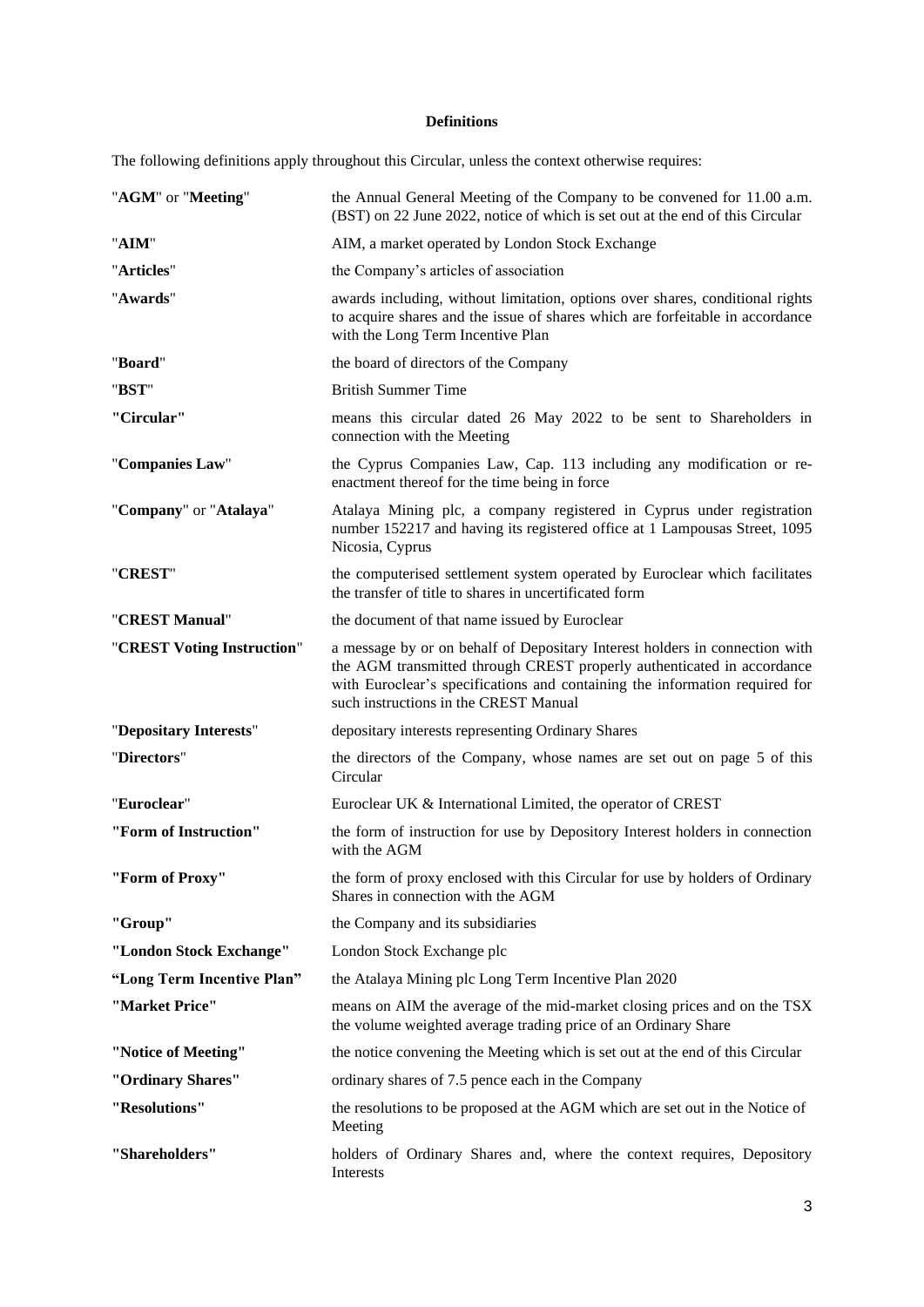**"TSX"** the Toronto Stock Exchange

**"UK" or "United Kingdom"** the United Kingdom of Great Britain and Northern Ireland

**"Voting Instruction Form"** the form of instruction for use by Non-Registered Shareholders in connection with the AGM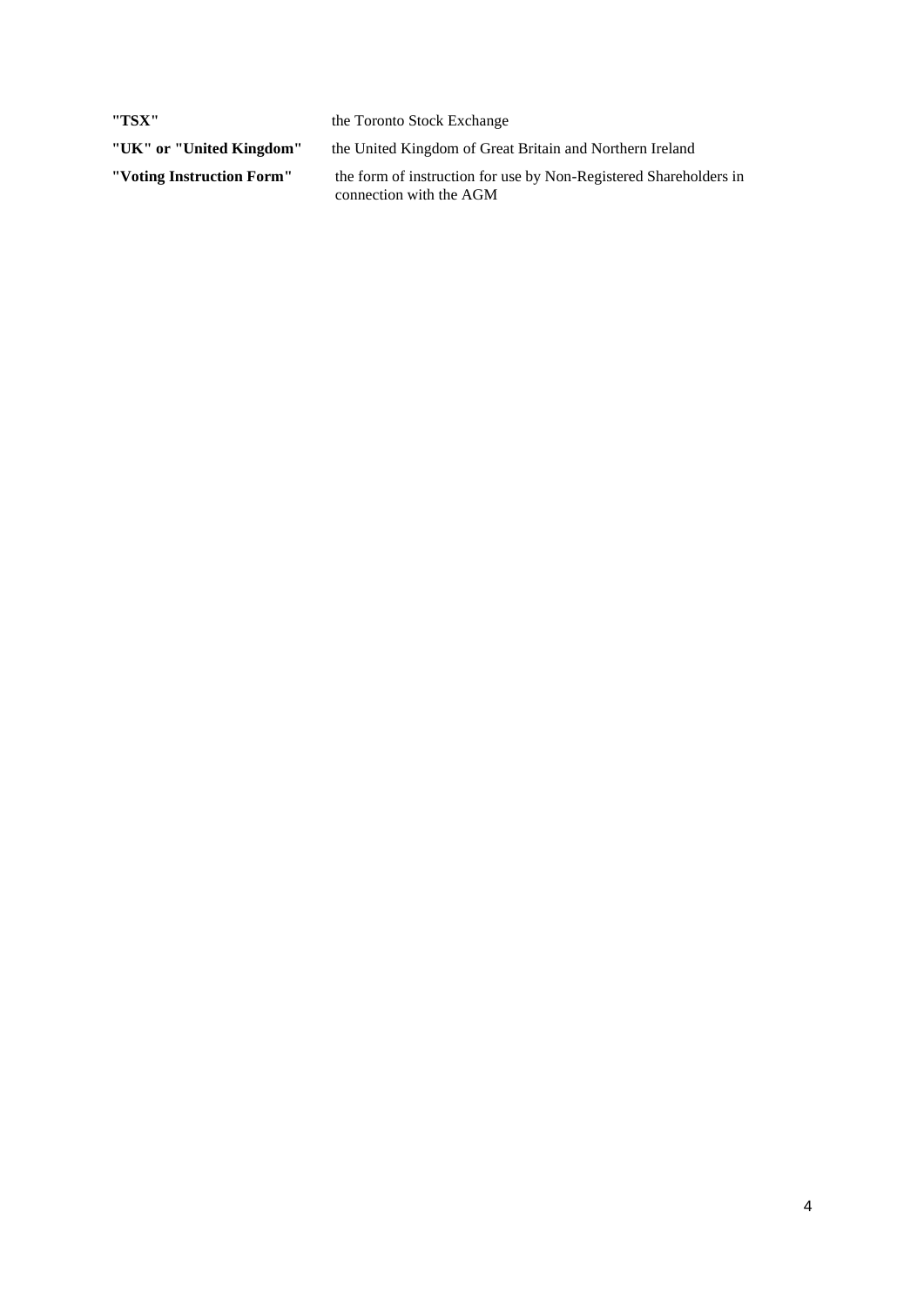# **Letter from the Chairman of Atalaya Mining plc**

# **ATALAYA MINING PLC**

*(Incorporated and registered in Cyprus under registration No. 152217)*

*Directors Registered Office*

Roger Owen Davey *(Non-Executive Chairman)* 1 Lampousas Street Alberto Arsenio Lavandeira Adan *(Chief Executive Officer)* 1095 Nicosia Jesus Fernandez Lopez *(Non-Executive Director)* Cyprus Hussein Barma *(Non-Executive Director)* Neil Dean Gregson *(Non-Executive Director)* Stephen Victor Scott *(Non-Executive Director)* Kate Jane Harcourt (*Non-Executive Director*)

# **Notice of Annual General Meeting**

26 May 2022

Dear Shareholder,

# **1. Introduction**

I have pleasure in sending you a formal notice convening the 2022 Annual General Meeting of the Company. The AGM will be held on 22 June 2022 at 11.00 a.m. (BST) at the offices of Fieldfisher, Riverbank House, 2 Swan Lane, London EC4R 3TT, England. The Notice of Meeting is set out at the end of this Circular. This letter provides an explanation of each resolution to be proposed at the AGM.

Enclosed with this Circular is a Form of Proxy for use by Shareholders or a Form of Instruction for use by Depositary Interest holders. Holders of Depositary Interests in CREST will also be able to transmit voting instructions within CREST. Information on the completion and return of Forms of Proxy, Forms of Instruction and CREST Voting Instructions are set out below and in the notes to the Notice of Meeting.

# **2. Summary of Resolutions to be Proposed at the AGM**

### *Resolution 1: To receive and consider the financial statements for 2021*

The Board asks that Shareholders consider the financial statements of the Company for the year ended 31 December 2021 (the "**Financial Statements**") and the report of the auditors thereon. Copies of the Financial Statements are available on the Company's website at www.atalayamining.com. Copies may also be obtained by Shareholders at any time, either in hard or electronic form, upon written request without charge to the Company Secretary at 121 Prodromou Street, Strovolos 2064 Nicosia, Cyprus or by fax to +357 22421956 or can be found under the Company's corporate profile on SEDAR at www.sedar.com.

### *Resolutions 2 to 8: Re-election of Directors*

The Articles stipulate that at every annual general meeting one third of the directors who are subject to retirement by rotation or, if their number is not three or a multiple of three, the number nearest to, but greater than, one-third shall retire from office. If there is only one director who is subject to retirement by rotation, he shall retire.

Notwithstanding the provisions in the Articles, in order to follow best corporate governance practices in the United Kingdom and Canada, all of the Directors will retire at the AGM and offer themselves for re-election.

Pursuant to the Companies Law, Shareholders must be permitted to vote against any resolution proposed for consideration at a shareholders' meeting. At the Meeting, Shareholders may vote for, against or withhold from voting with respect to each of the following director nominees: Mr. Roger Davey, Mr. Alberto Lavandeira, Mr. Jesus Fernandez, Mr. Hussein Barma, Mr. Neil Gregson, Mr. Stephen Scott and Mrs. Kate Jane Harcourt. If the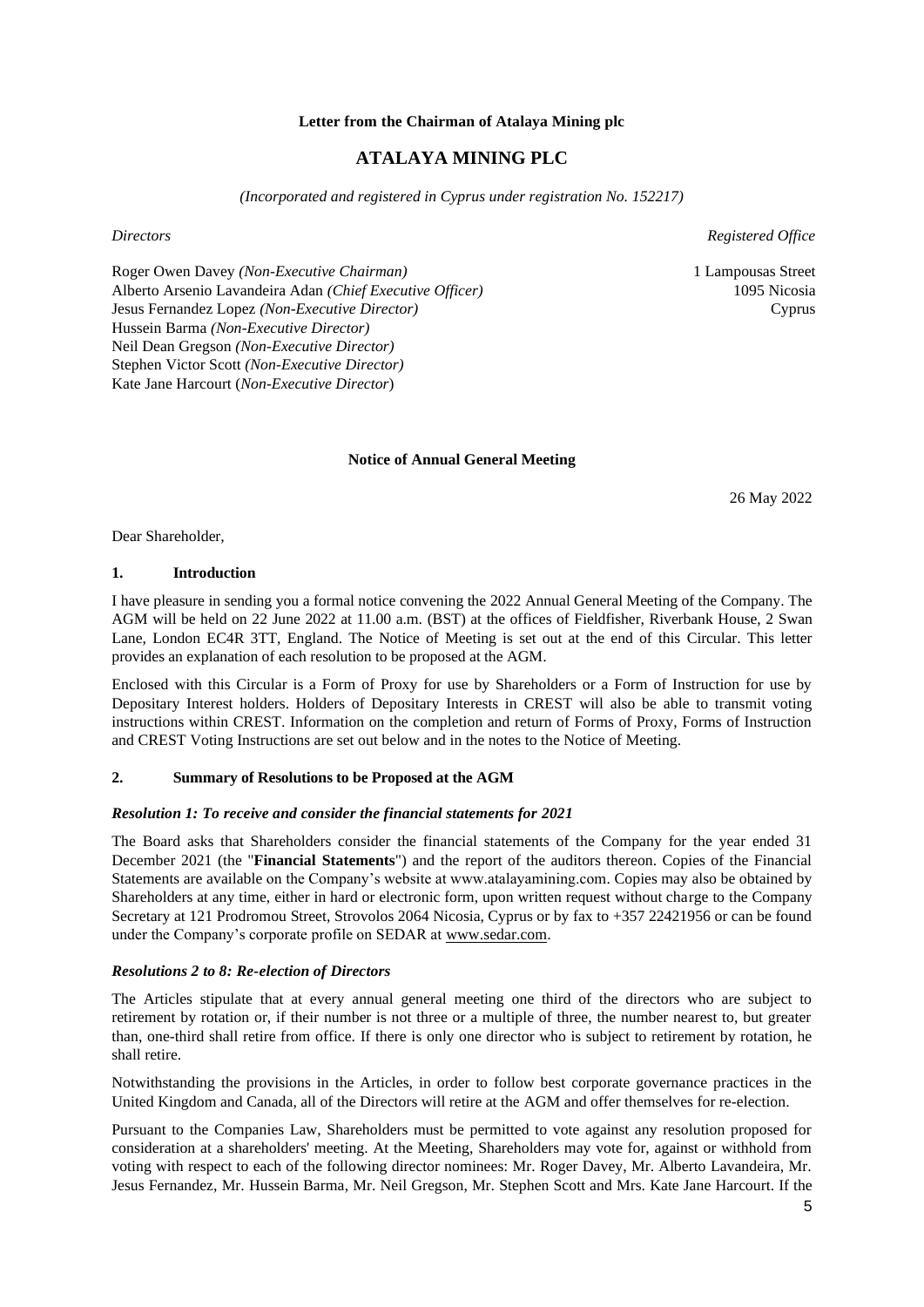number of votes against a particular director nominee is greater than the number of votes in favour of such nominee, such director nominee will not be re-elected at the Meeting and will cease to hold office as a director of the Company.

# *Resolution 9: Re-Appointment of Auditors*

The Company proposes to re-appoint Ernst & Young Cyprus Limited as its auditors until the next Annual General Meeting of shareholders at such remuneration to be fixed by the Board of Directors.

# *Resolution 10: Authority to Grant Awards under the Long Term Incentive Plan*

Under Section 60B of the Companies Law, every time a Cypriot public company issues shares for cash, or grants rights to subscribe, it must first offer those shares or rights to shareholders on a pro rata basis. The rights of pre-emption in Section 60B of the Companies Law may be disapplied by a resolution of Shareholders in general meeting. This authority is being obtained in order to give the Company flexibility to grant Awards during the course of the next 12 months should the Directors consider it appropriate to do so.

Shareholders will be asked to consider and, if deemed appropriate, to approve a resolution to authorise the Board to grant future Awards pursuant to the Long Term Incentive Plan including rights to subscribe or issue up to 6,992,835 Ordinary Shares (approximately 5% of the current issued share capital of the Company), as if the rights of pre-emption in Section 60B of the Companies Law did not apply to the grant of such Awards. Shareholders should note that the Board will be restricted under the Long Term Incentive Plan to limiting the grant of Awards to ensure that at any one time the number of Ordinary Shares subject to (i) outstanding rights to subscribe and (ii) shares issued (both pursuant to the Long Term Incentive Plan and under existing arrangements including the Atalaya Mining plc Share Option Plan 2013) shall not exceed 10% of the Company's issued share capital. Further, any Awards that entitle the holder to subscribe for shares will be granted at an exercise price in accordance with the terms of the Long Term Incentive Plan.

The terms of the Long Term Incentive Plan were approved at the annual general meeting of the Company held in 2020 and a copy of the Long Term Incentive Plan is available on the Company's website at www.atalayamining.com.

# *Resolution 11: Authority to Allot Shares*

The Shareholders will be asked to consider and, if deemed advisable, to approve a resolution to authorise the Directors to allot, or grant rights to subscribe for, up to an aggregate of 13,985,671 new Ordinary Shares (representing approximately 10 per cent. of the Company's issued share capital at the date of this Circular) as if the rights of pre-emption in Section 60B of the Companies Law did not apply. In accordance with the terms of Resolution 11 any Ordinary Shares issued, or rights to subscribe for Ordinary Shares granted, pursuant to this authority will be at a price of not less than a 20 per cent. discount to the Market Price of an Ordinary Share on AIM for the ten trading days immediately preceding the issue or the grant and subject to compliance with, and obtaining any requisite approvals required by, the AIM Rules and the rules of the TSX. Such authority, unless previously revoked or renewed, will expire at the annual general meeting of the Company to be held in 2023.

# *Directors' Report*

This section of the Circular constitutes a written report, pursuant to section 60B(5) of the Companies Law, required to be presented to Shareholders at the Meeting setting out: (a) the reasons for withdrawing the right of pre-emption in relation to each of the allotment of Ordinary Shares generally and the allotment of Ordinary Shares on the exercise of rights to subscribe for shares granted to directors, officers, employees, consultants and advisers of the Group; and (b) the reasons why the Board considers that the proposed issue price is fair and reasonable as far as Shareholders are concerned.

Resolution 10 will authorise the Board to grant Awards to directors, officers, and employees of the Company pursuant to the Long Term Incentive Plan including rights to subscribe or issue up to a maximum of 6,992,835 Ordinary Shares (representing approximately 5% of the current issued share capital of the Company). Any Awards that entitle the holder to subscribe for shares will be granted at an exercise price in accordance with the terms of the Long Term Incentive Plan. The exercise price will be determined by the Board which will have regard to a number of factors including the number of shares over which rights to subscribe for shares are to be granted, the market price of an Ordinary Share at the time of grant, the vesting conditions and the performance conditions that need to be satisfied.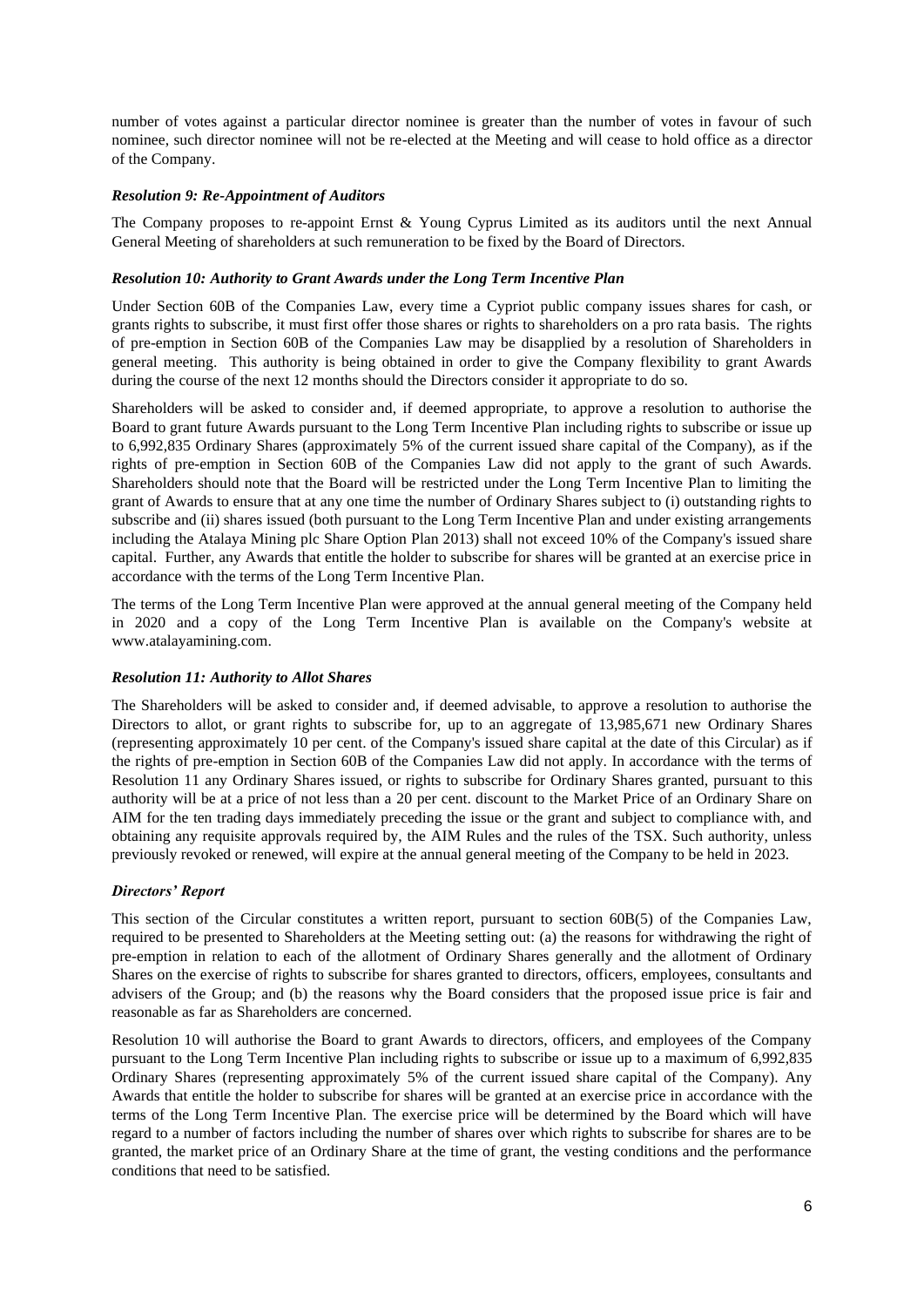In addition, the Long Term Incentive Plan limits the grant of Awards to ensure that at any one time the number of Ordinary Shares subject to (i) outstanding rights to subscribe and (ii) shares issued (both pursuant to the Long Term Incentive Plan and under existing agreements, including the Atalaya Mining plc Share Option Plan 2013) shall not exceed 10% of the Company's issued share capital.

The terms of the Long Term Incentive Plan were approved at the annual general meeting of the Company held in 2020 and a copy of the Long Term Incentive Plan is available on the Company's website at www.atalayamining.com.

Resolution 11 will authorise the Board to allot or grant rights to subscribe for up to an aggregate of 13,985,671 Ordinary Shares (representing approximately 10% of the current issued share capital of the Company) as if the rights of pre-emption in Section 60(B) of the Companies Law did not apply. Such Ordinary Shares issued, or rights to subscribe for Ordinary Shares granted, pursuant to this authority will be at a price of not less than a 20% discount to the Market Price of an Ordinary Share on AIM for the ten trading days immediately preceding such issue or grant and subject to compliance with, and obtaining any requisite approvals required by, the rules of AIM and the TSX. The Board considers such minimum price to be fair and reasonable as far as Shareholders are concerned.

# **3. General Information on the Meeting**

### *Voting Requirements*

Resolutions 1-9 (inclusive) are being proposed as ordinary resolutions. To be effective, such resolutions must be approved by a simple majority of the votes cast at the Meeting.

With respect to Resolutions 10 and 11, to be effective, they must be approved by either: (i) a simple majority if at least 50% of the issued share capital of the Company is represented at the Meeting; or (ii) in the event that less than 50% of the issued share capital is represented at the Meeting, by a majority of two-thirds of the votes cast.

**Unless the Shareholder has specifically instructed in the enclosed Form of Proxy that the Ordinary Shares represented by such proxy are to be voted against the relevant Resolution, the proxies in favour of a Director will be voted FOR the Resolutions.**

# *Solicitation of Forms of Proxy*

The Circular is furnished in connection with the solicitation of proxies by management of the Company for use at the Meeting. It is expected that the solicitation of proxies will be primarily by mail, however, proxies may also be solicited by the officers, directors and employees of the Company by telephone, electronic mail, facsimile or personally. These persons will receive no compensation for such solicitation other than their regular fees or salaries. The cost of soliciting proxies in connection with the Meeting will be borne directly by the Company.

The Board has fixed 5:00 p.m. (Cyprus time) on 18 May 2022 as the record date for the determination of the registered Shareholders entitled to receive notice of the Meeting. The Board has fixed 5:00 p.m. (BST) on 20 June 2022 as the time and date (the "**AGM Record Date**") for the determination of the registered Shareholders entitled to attend and vote at the Meeting. Shareholders who become registered holders of Ordinary Shares after the AGM Record Date and who wish to vote at the Meeting must make arrangements with the person(s) from whom they acquired the shares to direct how such shares are to be voted at the Meeting.

The Board has resolved that, to be valid, duly completed and executed Forms of Proxy must be completed in accordance with the instructions set out in the form and returned as soon as possible to the offices of the Company at 121, Prodromou Street, Office 705 Strovolos 2064, Nicosia, Cyprus so as to be received no later than 11:00 a.m. on 20 June 2022 (BST).

### *Voting of Proxies*

The Ordinary Shares represented by the accompanying Form of Proxy (if same is properly executed and is received in accordance with the instructions set forth herein, prior to the time set for the Meeting or any adjournments or postponements thereof), will be voted at the Meeting, and, where a choice is specified in respect of any matter to be acted upon, will be voted or withheld from voting in accordance with the specification made. **In the absence of such specification, proxies in favour of a Director will be voted FOR**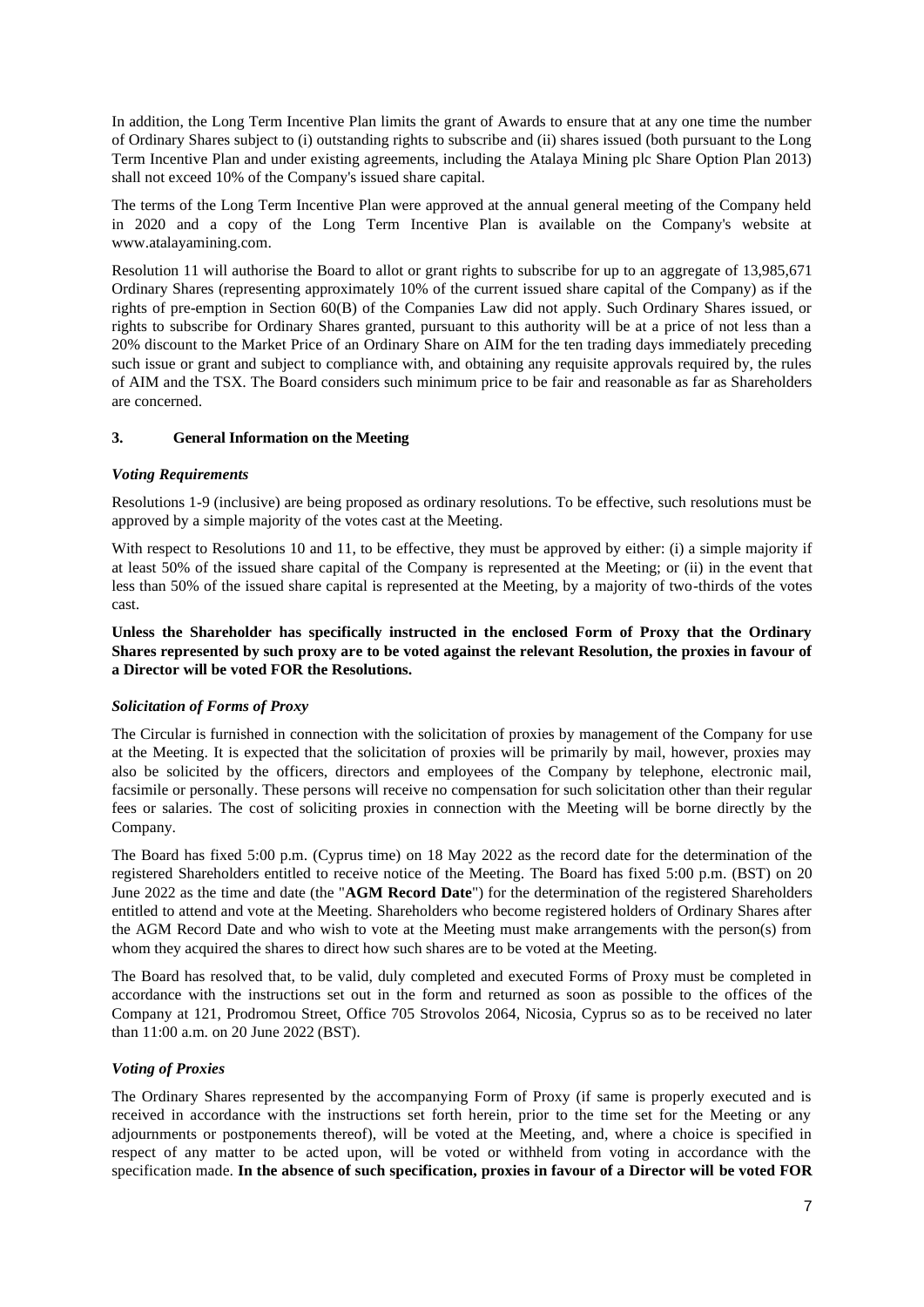**the Resolutions set out in the Notice of Meeting. The enclosed Form of Proxy confers discretionary authority upon the persons named therein with respect to amendments or variations to matters identified in the Notice of Meeting and with respect to other matters which may properly come before the Meeting.** At the time of printing of this Circular, the Directors know of no such amendments, variations or other matters to come before the Meeting. However, if any other matters that are not now known to management should properly come before the Meeting, the Form of Proxy will be voted on such matters in accordance with the best judgment of the named proxies.

A Shareholder forwarding the enclosed Form of Proxy may indicate the manner in which the appointee is to vote with respect to any specific item by checking the appropriate space and the Ordinary Shares will be voted accordingly. If the Shareholder giving the proxy wishes to confer a discretionary authority with respect to any item of business, then the space opposite the item is to be left blank. The Ordinary Shares represented by the Form of Proxy submitted by a Shareholder will be voted for, against or withheld from voting in accordance with the directions, if any, given in the Form of Proxy on any poll that may be called for.

**If a Shareholder wishes to appoint a person, who need not be a Shareholder, to represent him or her at the Meeting, the Shareholder may do so by inserting such person's name in the blank space provided in the enclosed Form of Proxy or by completing another proper form of proxy and, in either case, depositing the completed and executed proxy, however, in view of the current restrictions in place the Company advises Shareholders to appoint the Chair of the meeting as their proxy.**

To be valid, a Form of Proxy must be executed by a Shareholder or a Shareholder's attorney duly authorised in writing or, if the shareholder is a body corporate, under its corporate seal or, by a duly authorised officer or attorney.

# *Revocation of Proxies*

A Form of Proxy given pursuant to this solicitation may be revoked at any time prior to its use. A Shareholder who has given a Form of Proxy may revoke it by:

- (a) completing and signing a Form of Proxy bearing a later date and depositing it at the Company's registered office;
- (b) depositing an instrument in writing executed by the Shareholder or by the Shareholder's attorney duly authorised in writing or, if the Shareholder is a body corporate, under its corporate seal or, by a duly authorised officer or attorney at the Company's registered office or at any time up to and including the last Business Day preceding the day of the Meeting or any adjournments or postponements thereof or with the Chair of the Meeting prior to the commencement of the Meeting on the day of the Meeting or any adjournments or postponements thereof; or
- (c) in any other manner permitted by law.

Such instrument will not be effective with respect to any matter on which a vote has already been cast pursuant to such Form of Proxy.

### *Further Information for North American Shareholders and Holders of Depositary Interests*

#### *Voting by Non-Registered Shareholders*

Only registered Shareholders or the persons they appoint as their proxies are permitted to vote at the Meeting. Most shareholders are "non-registered" shareholders ("**Non-Registered Shareholders**") because the shares they own are not registered in their names but are instead registered in the name of the brokerage firm, bank or trust company through which they purchased the shares or because they hold Depositary Interests representing the shares. Shares beneficially owned by a Non-Registered Shareholder are registered either: (i) in the name of an intermediary ("**Intermediary**") that the Non-Registered Shareholder deals with in respect of the shares; or (ii) in the name of a clearing agency (such as CDS Clearing and Depository Services Inc. ("**CDS**")) of which the Intermediary is a participant. In accordance with applicable securities law requirements, the Company will have distributed copies of the Notice of Meeting, this Circular, the Form of Proxy, the Voting Instruction Form and the Form of Instruction (as applicable) (collectively, the "**Meeting Materials**") to the clearing agencies and Intermediaries for distribution to Non-Registered Shareholders.

Intermediaries are required to forward the Meeting Materials to Non-Registered Shareholders unless a Non-Registered Shareholder has waived the right to receive them. Intermediaries often use service companies to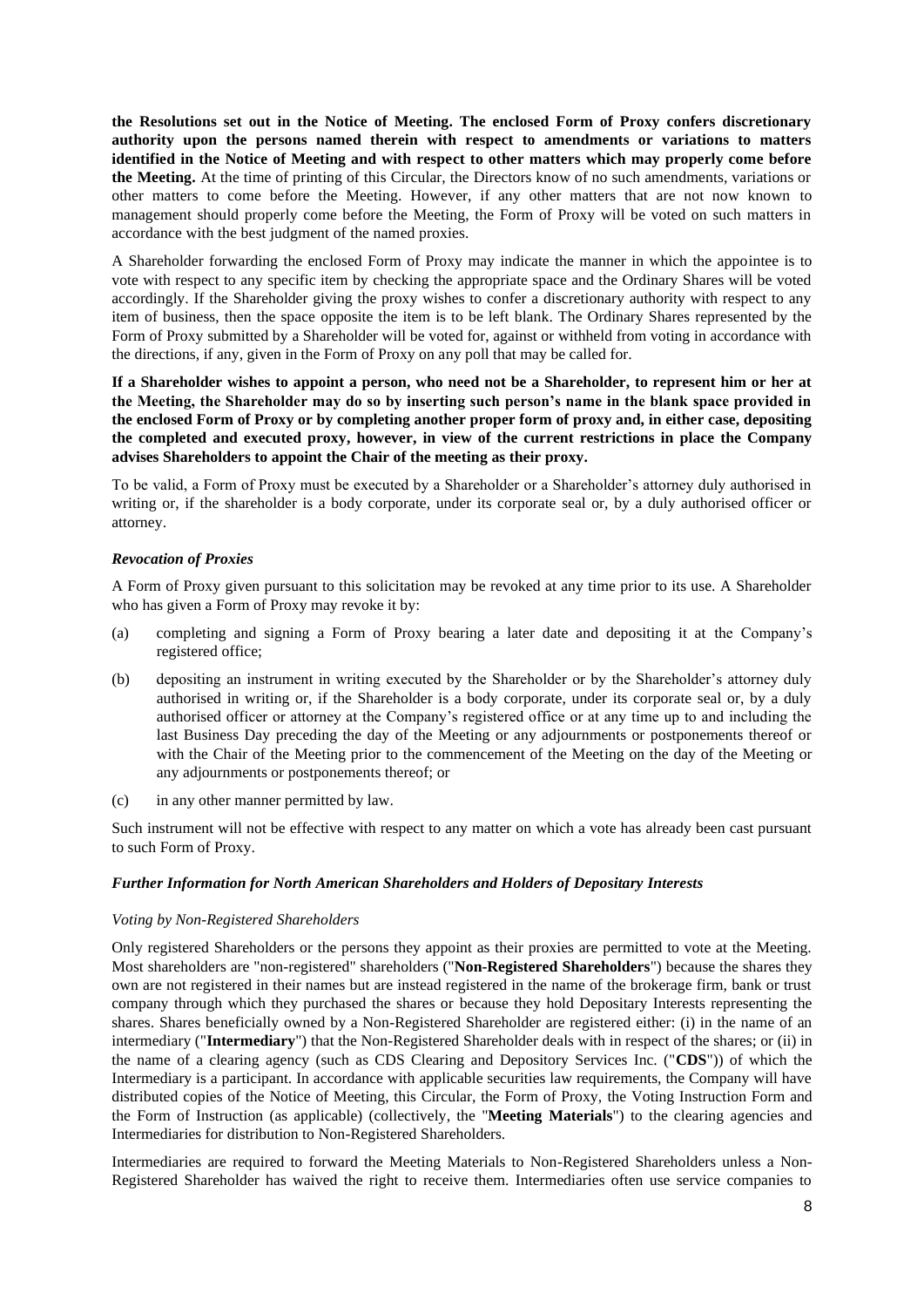forward the Meeting Materials to Non-Registered Shareholders.

Generally, Non-Registered Shareholders who have not waived the right to receive Meeting Materials will be given a voting instruction form **which is not signed by the Intermediary** and which, when properly completed and signed by the Non-Registered Shareholder and **returned to the Intermediary or its service company**, will constitute voting instructions (often called a "**Voting Instruction Form**") which the Intermediary must follow. Typically, the Voting Instruction Form will consist of a one page pre-printed form. The majority of brokers now delegate responsibility for obtaining instructions from clients to Broadridge Financial Solutions, Inc. (formerly ADP Investor Communications) ("**Broadridge**") in Canada. Broadridge typically prepares a machine-readable Voting Instruction Form, mails those forms to Non-Registered Shareholders and asks Non-Registered Shareholders to return the forms to Broadridge or otherwise communicate voting instructions to Broadridge (by way of the Internet or telephone, for example). Broadridge then tabulates the results of all instructions received and provides appropriate instructions respecting the voting of the shares to be represented at the Meeting. Sometimes, instead of the one page pre-printed form, the Voting Instruction Form will consist of a regular printed proxy form accompanied by a page of instructions which contains a removable label with a bar-code and other information. In order for this form of proxy to validly constitute a Voting Instruction Form, the Non-Registered Shareholder must remove the label from the instructions and affix it to the form of proxy, properly complete and sign the form of proxy and submit it to the Intermediary or its service company in accordance with the instructions of the Intermediary or its service company. **A Non-Registered Shareholder who receives a Voting Instruction Form cannot use that form to vote his or her shares at the Meeting.**

The purpose of these procedures is to permit Non-Registered Shareholders to direct the voting of the shares they beneficially own. Should a Non-Registered Shareholder who receives one of the above forms wish to vote at the Meeting, or any adjournments or postponements thereof, (or have another person attend and vote on behalf of the Non-Registered Shareholder), the Non-Registered Shareholder should strike out the persons named in the Voting Instruction Form and insert the Non-Registered Shareholder or such other person's name in the blank space provided. **Non-Registered Shareholders should carefully follow the instructions of their Intermediary, including those regarding when and where the Voting Instruction Form is to be delivered.**

A Non-Registered Shareholder may revoke a Voting Instruction Form or a waiver of the right to receive Meeting Materials and to vote which has been given to an Intermediary at any time by written notice to the Intermediary provided that an Intermediary is not required to act on a revocation of a Voting Instruction Form or of a waiver of the right to receive Meeting Materials and to vote which is not received by the Intermediary at least seven days prior to the Meeting.

#### *Voting by Depositary Interest holders*

Holders of Depositary Interests should complete the enclosed Form of Instruction in accordance with the instructions printed thereon to direct Computershare Company Nominees Limited as the custodian of their shares how to exercise their votes or (by following the instructions on the Form of Instruction) indicate that they intend to attend the Meeting in person. If a holder of Depositary Interests indicates, in this manner, that they intend to attend the Meeting, Computershare Company Nominees Limited shall issue a letter of representation to the holder of Depositary Interests giving them authorisation to attend the Meeting and vote. If any holder of Depositary Interests attends the Meeting without a letter of representation they will only be allowed to enter the Meeting as a guest and will not be allowed to vote. To be valid, the Form of Instruction must be completed in accordance with the instructions set out in the form and returned as soon as possible to the offices of the Custodian at Computershare Investor Services PLC, The Pavilions, Bridgwater Road, Bristol BS99 6ZY, England so as to be received no later than 11:00 a.m. (BST) on 16 June 2022.

Holders of Depositary Interests in CREST may also transmit voting instructions by utilising the CREST voting service in accordance with the procedures described in the CREST Manual. CREST personal members or other CREST sponsored members, and those CREST members who have appointed a voting service provider, should refer to their CREST sponsor or voting service provider, who will be able to take appropriate action on their behalf.

In order for instructions made using the CREST voting service to be valid, the appropriate CREST message (a "**CREST Voting Instruction**") must be properly authenticated in accordance with Euroclear's specifications and must contain the information required for such instructions, as described in the CREST Manual (available via www.euroclear.com/CREST).

To be effective, the CREST Voting Instruction must be transmitted so as to be received by the Company's agent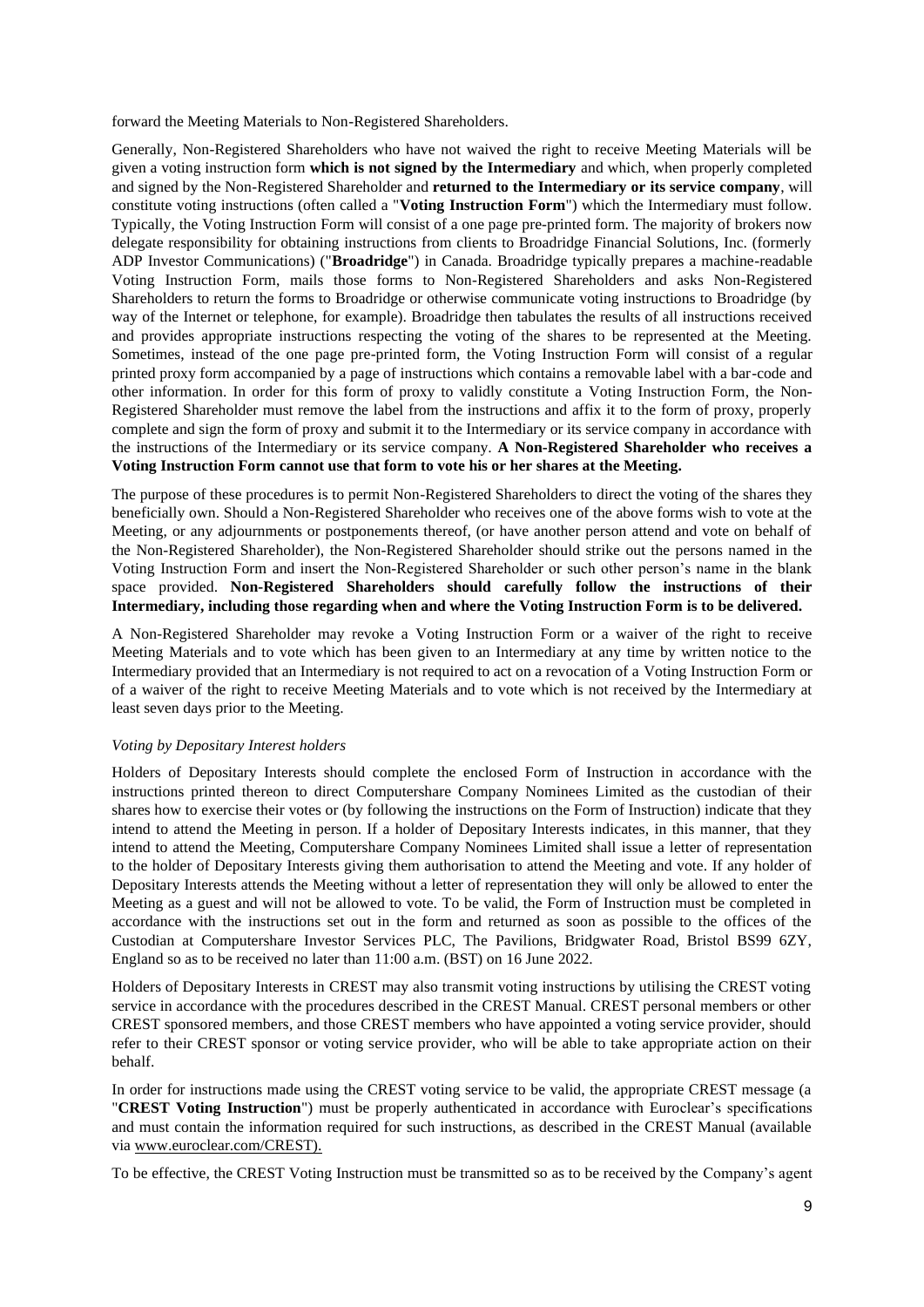(3RA50) no later than 11:00 a.m. (BST) 16 June 2022. For this purpose, the time of receipt will be taken to be the time (as determined by the timestamp applied to the CREST Voting Instruction by the CREST applications host) from which the Company's agent is able to retrieve the CREST Voting Instruction by enquiry to CREST in the manner prescribed by CREST.

Holders of Depositary Interests in CREST and, where applicable, their CREST sponsors or voting service providers should note that Euroclear does not make available special procedures in CREST for any particular messages. Normal system timings and limitations will therefore apply in relation to the transmission of CREST Voting Instructions. It is the responsibility of the Depositary Interest holder concerned to take (or, if the Depositary Interest holder is a CREST personal member or sponsored member or has appointed a voting service provider, to procure that the CREST sponsor or voting service provider takes) such action as shall be necessary to ensure that a CREST Voting Instruction is transmitted by means of the CREST voting service by any particular time. In this connection, Depositary Interest holders and, where applicable, their CREST sponsors or voting service providers are referred, in particular, to those sections of the CREST Manual concerning practical limitations of the CREST system and timings.

The Company may treat as invalid a CREST Voting Instruction in the circumstances set out in Regulation 35(5)(a) of the Uncertificated Securities Regulations 2001.

# **4. Voting Securities and Principal Holders of Voting Securities**

The authorised share capital of the Company is £15,000,000 divided into 200,000,000 Ordinary Shares. As at the date hereof, there are 139,856,709 Ordinary Shares issued and outstanding. Each Ordinary Share entitles the holder thereof to one vote on all matters to be acted on at the Meeting.

The record date for determination of Shareholders entitled to receive the Notice of Meeting has been fixed at 5:00 p.m. (Cyprus time) on 18 May 2022. To the knowledge of the Directors, as of the date hereof, no person, firm or Company beneficially owns, controls or directs, directly or indirectly, voting securities of the Company carrying 10% or more of the voting rights attached to all outstanding Ordinary Shares, other than as set forth below. The statement as to the Ordinary Shares beneficially owned, controlled or directed, directly or indirectly, is based upon both publicly available information and information furnished by the person concerned and is as at the date hereof.

| Name and Country of Residence           | <b>Number of Ordinary Shares Held</b> | <b>Percentage</b> |
|-----------------------------------------|---------------------------------------|-------------------|
| Urion Holdings (Malta) Limited<br>Malta | $30.821.213^{(1)}$                    | 22.04%            |

(1) Holder of record.

# **5. Recommendation**

**The Board considers that the Resolutions to be proposed at the AGM are in the best interests of the Company and the Shareholders as a whole. Accordingly, your Directors unanimously recommend that Shareholders vote in favour of all Resolutions 1 to 11, as they intend to do in respect of their own shareholdings.**

Yours faithfully

**Roger Davey** *Non-Executive Chairman*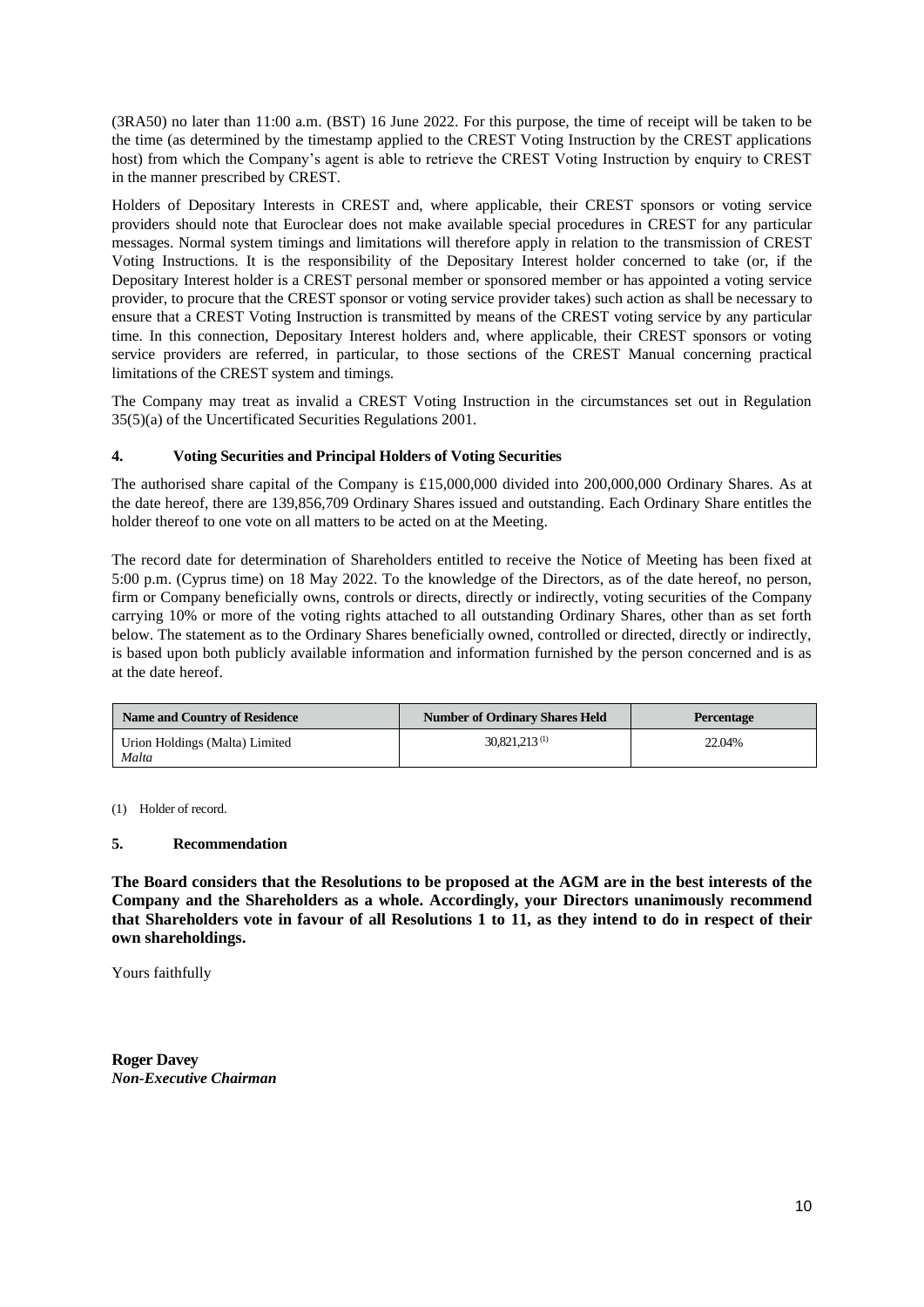# **ATALAYA MINING PLC**

*(Incorporated and registered in Cyprus under registration number 152217)*

# **NOTICE OF THE ANNUAL GENERAL MEETING OF SHAREHOLDERS**

Notice is hereby given that the annual general meeting (the "**Meeting**" or "**AGM**") of the shareholders of Atalaya Mining plc (the "**Company**") will be held at the offices of Fieldfisher, Riverbank House, 2 Swan Lane, London EC4R 3TT, England, on 22 June 2022 at 11:00 a.m. (BST) to consider and, if thought fit, to pass the following resolutions:

Ordinary Business:

- 1. To receive and consider the report of the directors and the Company's audited consolidated financial statements for the year ended 31 December 2021 and the report of the auditors thereon.
- 2. To re-elect Mr. Roger Owen Davey as a director of the Company ("**Director**"), who retires and offers himself for re-election for the ensuing year.
- 3. To re-elect Mr. Alberto Arsenio Lavandeira Adan as a Director, who retires and offers himself for reelection for the ensuing year.
- 4. To re-elect Mr. Jesus Fernandez Lopez as a Director, who retires and offers himself for re-election for the ensuing year.
- 5. To re-elect Mr. Hussein Barma as a Director, who retires and offers himself for re-election for the ensuing year.
- 6. To re-elect Mr. Neil Gregson as a Director, who retires and offers himself for re-election for the ensuing year.
- 7. To re-elect Mr. Stephen Victor Scott as a Director, who retires and offers himself for re-election for the ensuing year.
- 8. To re-elect Mrs. Kate Jane Harcourt as a Director, who retires and offers herself for re-election for the ensuing year.
- 9. To re-appoint Ernst & Young Cyprus Limited as the auditors of the Company for the ensuing year and to authorise the Directors to fix their remuneration.

Special Business:

- 10. That the Directors be and are hereby unconditionally authorised pursuant to the provisions of Sections 60B(5) and 59A of the Companies Law, Cap. 113, as amended (the "**Companies Law**") to grant, pursuant to and in accordance with the rules of the Long Term Incentive Plan, rights to subscribe or issue up to 6,992,835 Ordinary Shares (representing approximately 5% of the Company's issued share capital as at the date of this notice), as if section 60B of the Companies Law did not apply to the grant of such rights to subscribe or the issue of Ordinary Shares. Rights to subscribe for shares will be granted at an exercise price in accordance with the terms of the Long Term Incentive Plan. Such authority shall, unless previously revoked or varied by the Company in a shareholder meeting, expire at the conclusion of the annual general meeting of the Company to be held in 2023 provided that the Company may allot shares pursuant to rights granted at any time before such expiry as if the authority conferred hereby had not expired.
- 11. That, the Directors be and are hereby unconditionally authorised pursuant to the provisions of 60B(5) and 59A of the Companies Law in substitution all previous powers granted to them, to allot shares in the Company or grant rights to subscribe for such shares ("**Rights**") up to an aggregate of 13,985,671 new Ordinary Shares in the capital of the Company as if Section 60B of the Companies Law did not apply to such allotment or grant of such Right provided that the issue price of such shares or the price per share at which such Rights may be exercised is not less than a 20 per cent. discount to the average of the mid-market closing prices of the Company's Ordinary Shares on the AIM market of the London Stock Exchange for the ten trading days immediately prior to the issue of shares or grant of Rights.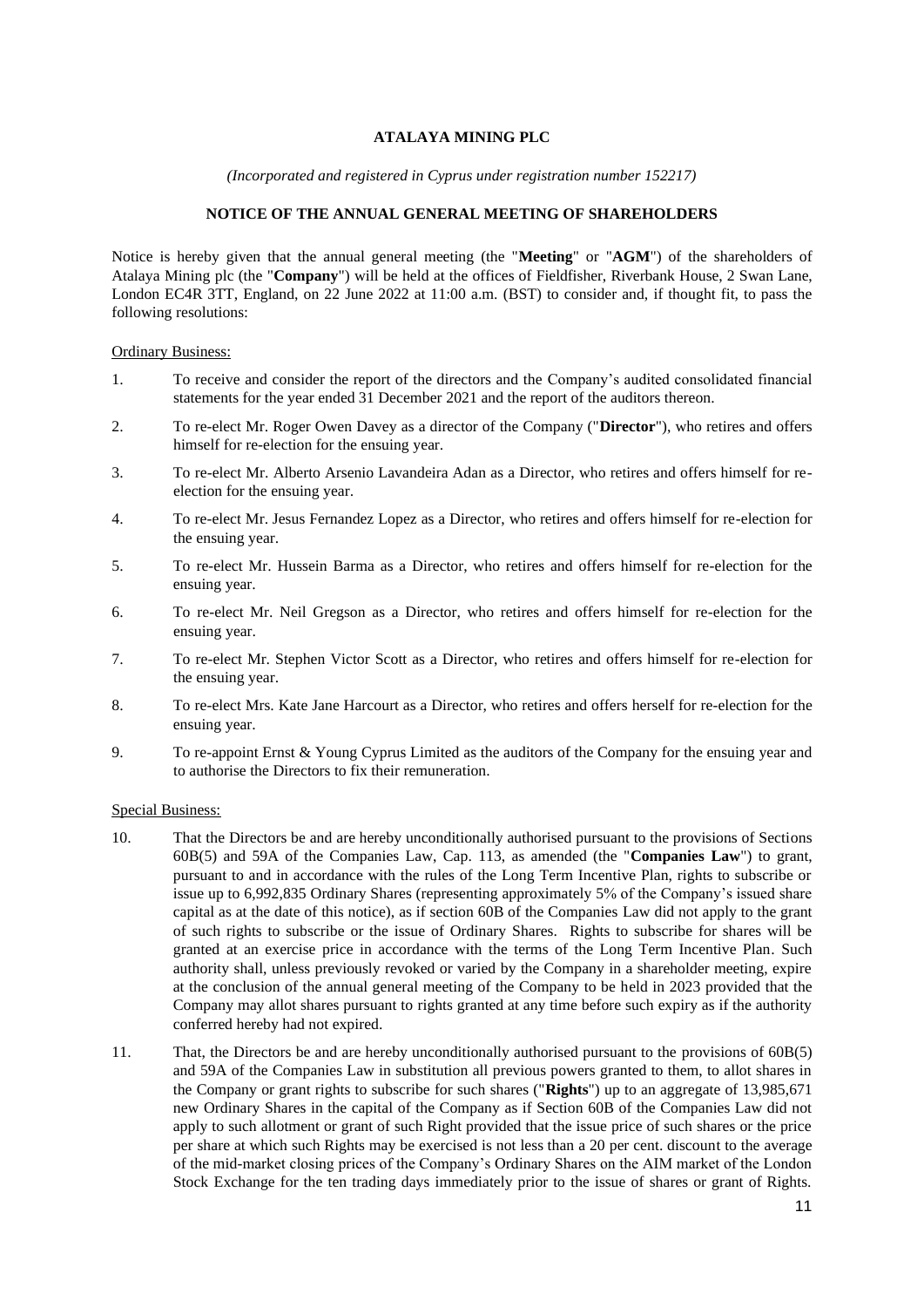Such authority shall, unless previously revoked or varied by the Company in a shareholder meeting, expire at the conclusion of the annual general meeting of the Company to be held in 2023 provided that the Company may, at any time before such expiry, make an offer or enter into an agreement which would or might require shares to be allotted or Rights to be granted after such expiry and the Directors may allot shares or grant Rights pursuant to any such offer or agreement as if the authority conferred hereby had not expired.

DATED this 26<sup>th</sup> day of May 2022.

# **BY ORDER OF THE BOARD OF DIRECTORS OF ATALAYA MINING PLC**